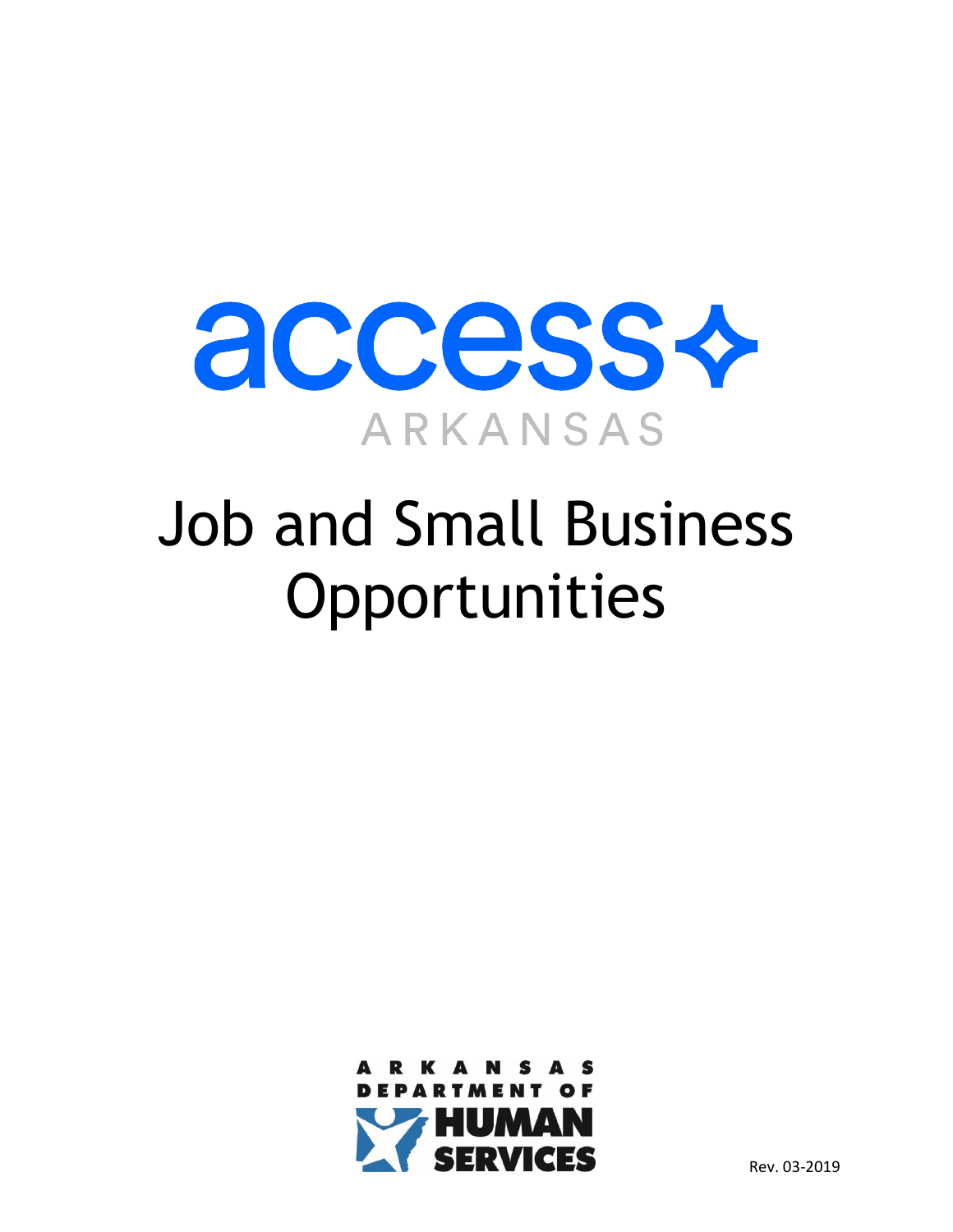# <span id="page-1-0"></span>**Contents**

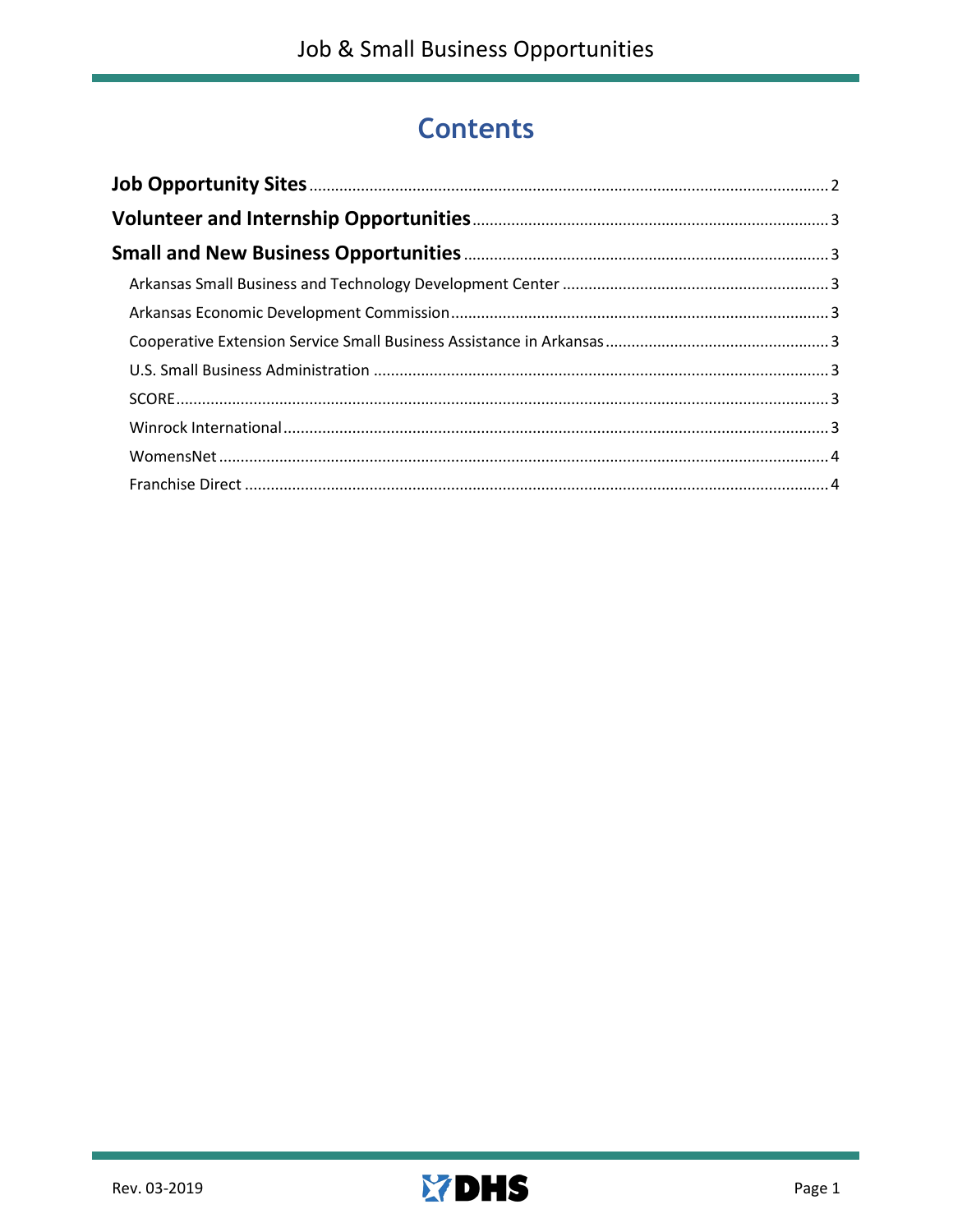## <span id="page-2-0"></span>**Job Opportunity Sites**

[Arkansas JobLink](https://www.arjoblink.arkansas.gov/ada/r/) – www.arjoblink.arkansas.gov

[Arkansas State Jobs](http://www.arstatejobs.com/) – www.arstatejobs.com

[CareerBank](http://www.careerbank.com/) – www.careerbank.com (banking and financial jobs)

[CareerBuilder](http://www.careerbuilder.com/) – www.careerbuilder.com

City of Little Rock Jobs – www.lrjobs.net

[College Recruiter](http://www.collegerecruiter.com/) – www.collegerecruiter.com (college students and recent graduates)

[CoolWorks](http://www.coolworks.com/) – www.coolworks.com (outdoor and nature jobs)

[Dice](http://www.dice.com/) – www.dice.com (technology jobs)

[Efinancialcareers](https://www.efinancialcareers.com/) – www.efinancialcareers.com (jobs for 35 niches in finance)

[Glassdoor](http://www.glassdoor.com/) – www.glassdoor.com (professional/advanced placement positions)

[GoodFoodJobs](https://www.goodfoodjobs.com/) – www.goodfoodjobs.com (food preparation, cooking, growing, etc. jobs)

[Indeed](http://www.indeed.com/) – www.indeed.com

[Linked In](http://www.linkedin.com/) – linkedin.com/jobs

Link  $Up$  – www.linkup.com (posts directly from company websites)

[Media Bistro](http://www.mediabistro.com/) – www.mediabistro.com (social media, advertising, public relations, radio, TV, design and publishing sector jobs)

[Monster](http://www.monster.com/) – www.monster.com

[Pulaski County Jobs](http://www.pulaskicounty.net/) – pulaskicounty.net (select the bell icon at the bottom of the screen or click How do  $1...?$  at the top of the page)

[RigZone](http://www.rigzone.com/) – rigzone.com (oil rig jobs)

[Robert Half](http://www.roberthalf.com/) – roberthalf.com

[Sales Jobs](http://www.salesjobs.com/) – www.salesjobs.com (sales jobs in several different industries)

[Simply Hired](http://www.simplyhired.com/) – simplyhired.com

[Snag A Job](http://www.snagajob.com/) – snagajob.com

[Talent Zoo](http://www.talentzoo.com/) – talentzoo.com (search categories are advertising, marketing, design & creative and geek & web)

[The Ladders](http://www.theladders.com/) – theladders.com (professional/executive jobs)

[UAMS Human Resources](https://hr.uams.edu/) – www.hr.uams.edu

[US.jobs by the National Labor Exchange](https://us.jobs/) – us.jobs

[USA Jobs](http://www.usajobs.com/) – usajobs.com (government jobs)

[Variety](http://www.jobs.variety.com/) – jobs.variety.com (media positions in television, radio and production)

[Zip Recruiter](http://www.ziprecruiter.com/) - ziprecruiter.com

[BACK TO TOP](#page-1-0)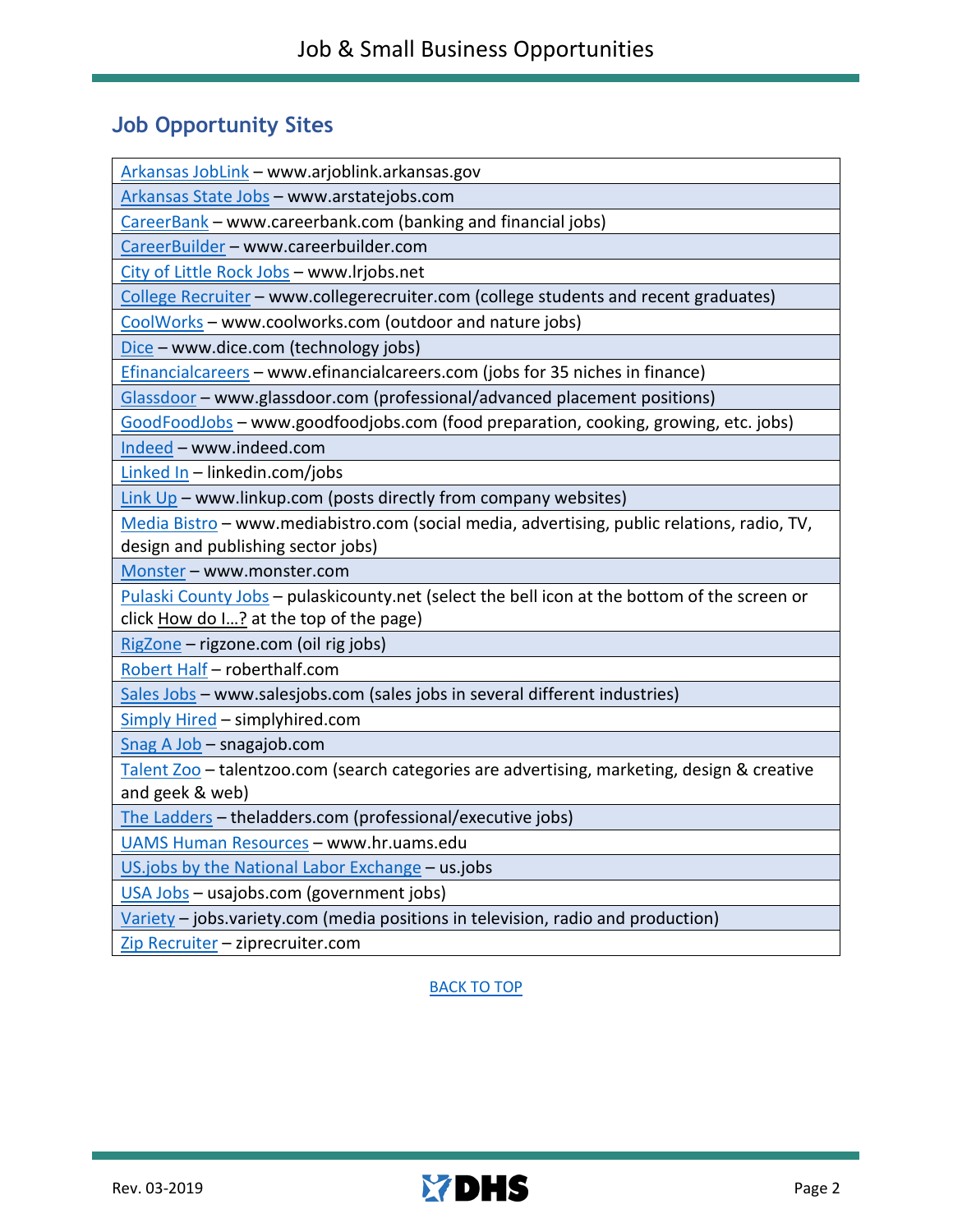### <span id="page-3-0"></span>**Volunteer and Internship Opportunities**

[Idealist](http://www.idealist.com/) **–** idealist.com (full-time internship/volunteer positions)

[Internships](http://www.internships.com/) – internships.com (internships)

[VolunteerAR](http://www.volunteerar.org/) – volunteerar.org (volunteer opportunities in your area.)

[BACK TO TOP](#page-1-0)

# <span id="page-3-1"></span>**Small and New Business Opportunities**

#### <span id="page-3-2"></span>**Arkansas Small Business and Technology Development Center**

The [Arkansas Small Business and Technology Development Center](http://asbtdc.org/) (ASBTDC) is a university-based economic development program that assists entrepreneurs, both new and seasoned. Assist with every aspect of business creation, management, and operation, including one-to-one consulting, market research or affordable training. Seven offices in the state of Arkansas.

#### <span id="page-3-3"></span>**Arkansas Economic Development Commission**

The [Arkansas Economic Development Commission's Minority and Women-Owned Business Enterprise](http://www.arkansasedc.com/divisions/minority-and-women-owned-business-enterprise) division promotes the growth and sustainability of minority and women owned businesses by providing them with technical and professional assistance, certification, procurement, networking, capital and contracting opportunities while connecting them with partners in state and federal government, higher education, lending institutions, and the private sector.

#### <span id="page-3-4"></span>**Cooperative Extension Service Small Business Assistance in Arkansas**

The [Cooperative Extension Service Small Business Assistance in Arkansas](https://www.uaex.edu/business-communities/business-entrepreneurship/assistance/small-business.aspx) provides assistance through Operation Jumpstart – a program designed to help individuals test the feasibility of their business ideas and launch or expand a small business. Program includes 36 hours of training focusing on concept development, market research and financial analysis/projections; business support team with local speakers, business coaches, and resource providers; trained and experienced facilitators; small group exercises; weekly take-home assignments; and opportunities to compete for start-up capital, if funds are available.

#### <span id="page-3-5"></span>**U.S. Small Business Administration**

The [U.S. Small Business Administration](https://www.sba.gov/offices/district/ar/little-rock) (SBA) provides loans, loan guarantees, contracts, counseling sessions and other forms of assistance to small businesses, with offices in Little Rock and Fayetteville.

#### <span id="page-3-6"></span>**SCORE**

[SCORE](https://www.score.org/) is a non-profit association that assists small businesses with start-up, growth, and achieving their goals through education and mentorship. 50 years of volunteer mentors who share knowledge and expertise across 62 industries. Free business tools, templates, and tips online. SCORE also offers lowcost and free business workshops in Arkansas and 24/7 access to webinars online, headquartered in VA.

#### <span id="page-3-7"></span>**Winrock International**

The [Winrock International Arkansas Women's Small Business Center](https://www.winrock.org/work/enterprise-incubator/arkansas-womens-business-center/) provides training and access to markets and capital. Assists small farmers, technology innovators and others share knowledge, establish standards, form networks, find funding and connect with strategic partners. Other programs through Winrock include The Wallace Center, Innovate Arkansas, Arkansas Regional Innovation Hub, American Carbon Registry, and P4P Walter Quality.